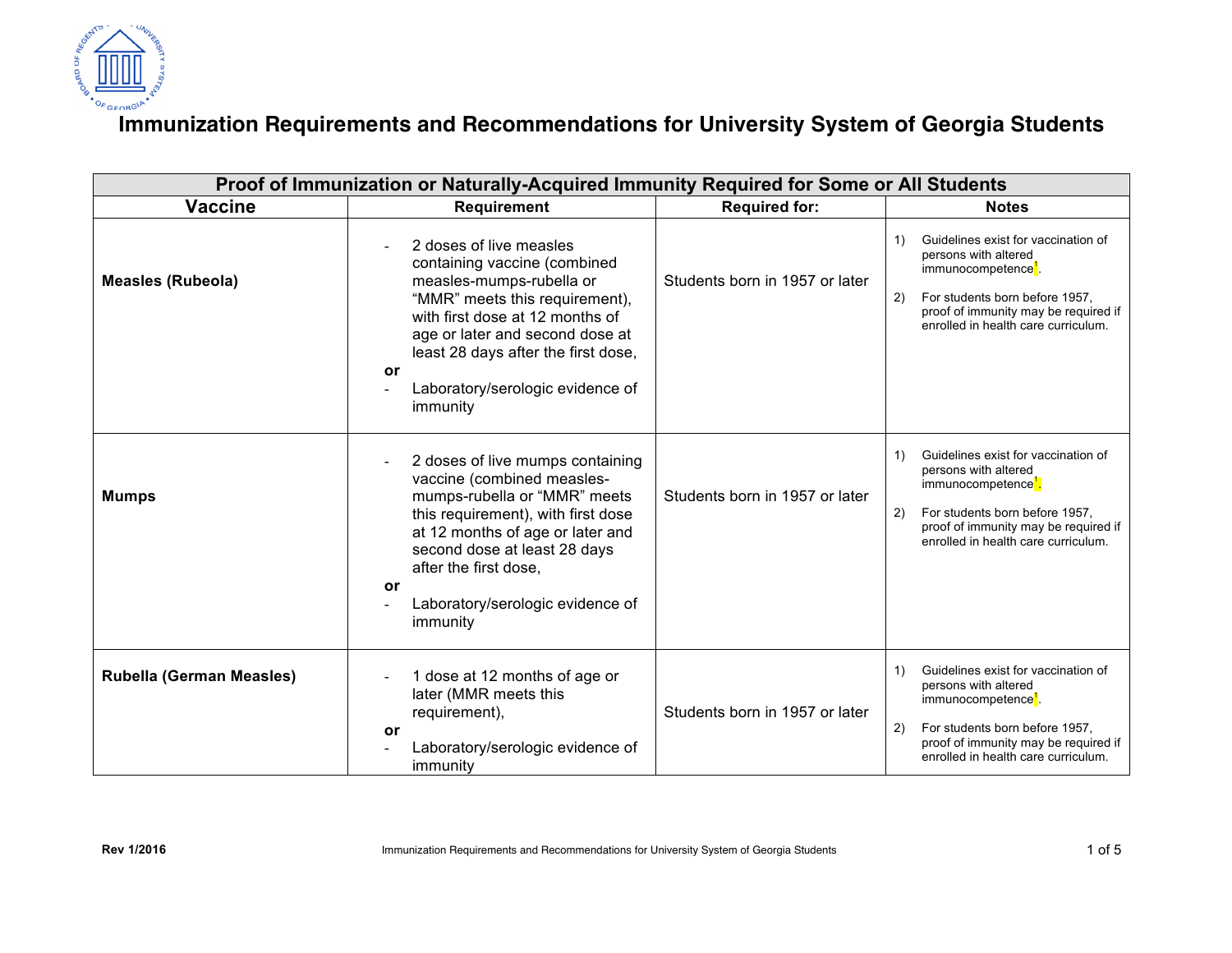| Proof of Immunization or Naturally-Acquired Immunity Required for Some or All Students |                                                                                                                                                                                                                                                                                                                                                                                                                         |                                                                                                            |                                                                                                                                                                                                                                                                                                                                                                                                                                                                                                                                        |  |
|----------------------------------------------------------------------------------------|-------------------------------------------------------------------------------------------------------------------------------------------------------------------------------------------------------------------------------------------------------------------------------------------------------------------------------------------------------------------------------------------------------------------------|------------------------------------------------------------------------------------------------------------|----------------------------------------------------------------------------------------------------------------------------------------------------------------------------------------------------------------------------------------------------------------------------------------------------------------------------------------------------------------------------------------------------------------------------------------------------------------------------------------------------------------------------------------|--|
| <b>Vaccine</b>                                                                         | <b>Requirement</b>                                                                                                                                                                                                                                                                                                                                                                                                      | <b>Required for:</b>                                                                                       | <b>Notes</b>                                                                                                                                                                                                                                                                                                                                                                                                                                                                                                                           |  |
| Varicella (Chicken Pox)                                                                | 2 doses spaced at least 3 months<br>apart if both doses are given<br>before the student's 13 <sup>th</sup> birthday,<br>or<br>2 doses at least 4 weeks apart, If<br>$\blacksquare$<br>first dose given after the student's<br>$13th$ birthday:<br>or<br>Reliable history of varicella<br>disease ("chicken pox"),<br>or<br>Laboratory/serologic evidence of<br>immunity<br>or<br>History of herpes zoster<br>(shingles) | All U.S born students born<br>during or after 1980<br>All foreign born students<br>regardless of year born | Guidelines exist for vaccination of<br>1)<br>persons with altered<br>immunocompetence <sup>1</sup><br>For students born before 1980,<br>2)<br>proof of immunity may be required if<br>enrolled in health care curriculum.                                                                                                                                                                                                                                                                                                              |  |
| <b>Tetanus, Diphtheria</b><br><b>Pertussis (Whooping Cough)</b>                        | One dose of Tdap for persons if<br>they have not previously received<br>Tdap.<br>or<br>One Td booster dose if it has<br>been 10 years after receiving<br>Tdap.                                                                                                                                                                                                                                                          | All students                                                                                               | Tdap can be administered<br>1)<br>regardless of interval since the last<br>tetanus or diphtheria toxoid-<br>containing vaccine.<br>Tetanus/diphtheria containing<br>2)<br>boosters are recommended every<br>10 years throughout adulthood. A<br>single dose of Tdap is<br>recommended to replace a single<br>dose of Td.<br>Students who are unable to<br>3)<br>document a primary series of 3<br>doses of tetanus/diphtheria<br>containing vaccine (DTaP, DTP, or<br>Td) are strongly advised to<br>complete a 3-dose primary series. |  |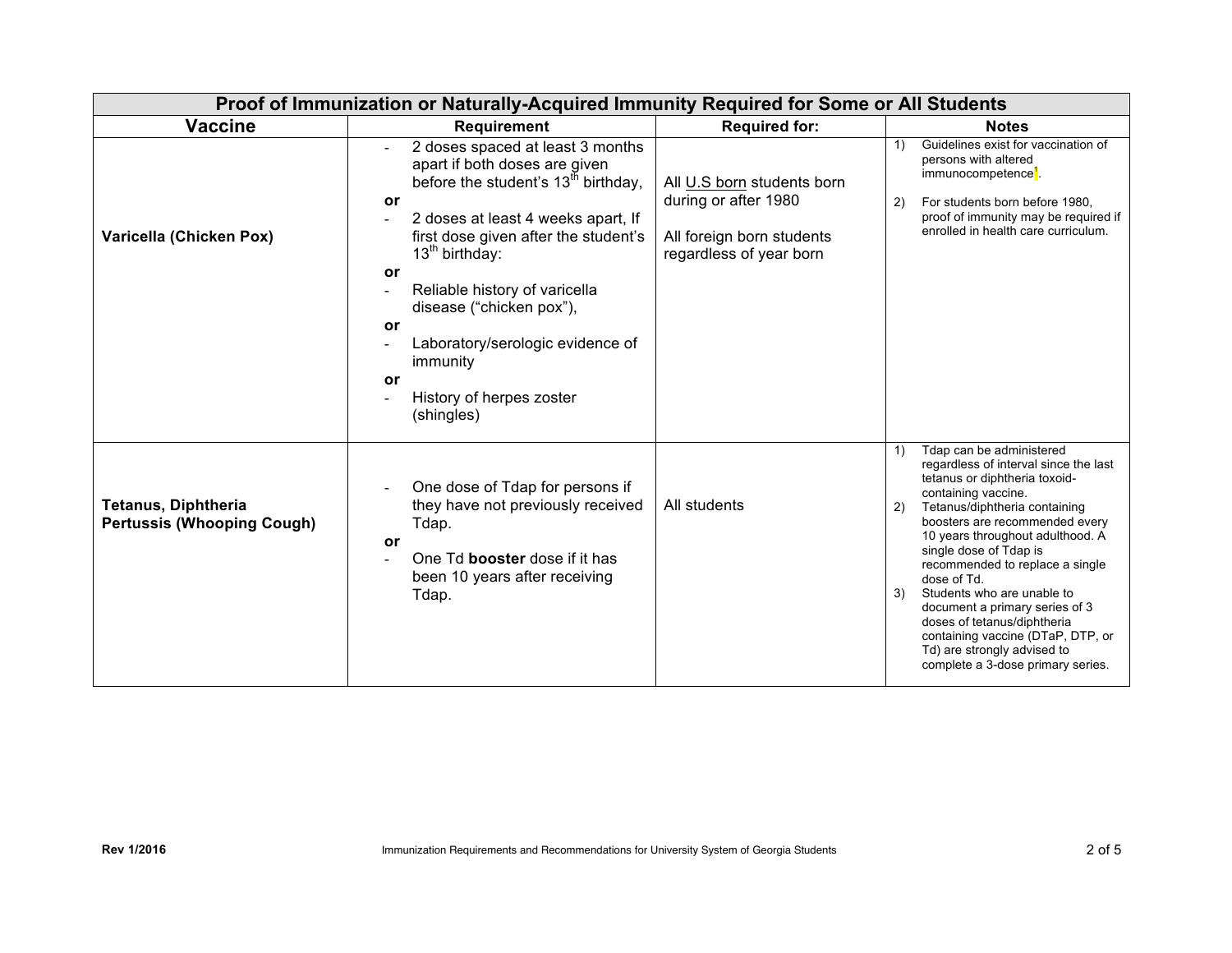| Proof of Immunization or Naturally-Acquired Immunity Required for Some or All Students                                                                          |                                                                                                                                                                                                                                                                                                                                                                                                                                                                       |                                                                                                                                                                                                                                                                   |                                                                                                                                                                                                                                                                                                                                                                                                                                                                                                                                                                                                                                                                                                                                                                                                                                                                                                                                                                                                         |  |
|-----------------------------------------------------------------------------------------------------------------------------------------------------------------|-----------------------------------------------------------------------------------------------------------------------------------------------------------------------------------------------------------------------------------------------------------------------------------------------------------------------------------------------------------------------------------------------------------------------------------------------------------------------|-------------------------------------------------------------------------------------------------------------------------------------------------------------------------------------------------------------------------------------------------------------------|---------------------------------------------------------------------------------------------------------------------------------------------------------------------------------------------------------------------------------------------------------------------------------------------------------------------------------------------------------------------------------------------------------------------------------------------------------------------------------------------------------------------------------------------------------------------------------------------------------------------------------------------------------------------------------------------------------------------------------------------------------------------------------------------------------------------------------------------------------------------------------------------------------------------------------------------------------------------------------------------------------|--|
| <b>Vaccine</b>                                                                                                                                                  | <b>Requirement</b>                                                                                                                                                                                                                                                                                                                                                                                                                                                    | <b>Required for:</b>                                                                                                                                                                                                                                              | <b>Notes</b>                                                                                                                                                                                                                                                                                                                                                                                                                                                                                                                                                                                                                                                                                                                                                                                                                                                                                                                                                                                            |  |
| <b>Hepatitis B</b>                                                                                                                                              | 3 dose hepatitis B series (0, 1-2,<br>and 4-6 months),<br>or<br>3 dose combined hepatitis A and<br>$\overline{a}$<br>hepatitis B series (0, 1-2, and 6-12<br>months),<br>or<br>2 dose hepatitis B series of<br>$\blacksquare$<br>Recombivax <sup>™</sup> (0 and 4-6 months,<br>given at 11-15 years of age),<br>or<br>Laboratory / serologic evidence of<br>$\blacksquare$<br>immunity or prior infection                                                             | Required for all students who<br>will be 18 years of age or less<br>at matriculation.<br>It is strongly recommended<br>that all students, regardless of<br>their age at matriculation,<br>discuss hepatitis B<br>immunization with their health<br>care provider. | May be required (along with<br>recommended post-vaccine serologic<br>testing) for students in the health<br>sciences, regardless of age at<br>matriculation.                                                                                                                                                                                                                                                                                                                                                                                                                                                                                                                                                                                                                                                                                                                                                                                                                                            |  |
| Signed Documentation Stating that Student Has Received the Vaccine OR Reviewed Information Provided as<br>Required by House Bill 504 Required for Some Students |                                                                                                                                                                                                                                                                                                                                                                                                                                                                       |                                                                                                                                                                                                                                                                   |                                                                                                                                                                                                                                                                                                                                                                                                                                                                                                                                                                                                                                                                                                                                                                                                                                                                                                                                                                                                         |  |
| <b>Vaccine</b>                                                                                                                                                  | Requirement                                                                                                                                                                                                                                                                                                                                                                                                                                                           | <b>Required for:</b>                                                                                                                                                                                                                                              | <b>Notes</b>                                                                                                                                                                                                                                                                                                                                                                                                                                                                                                                                                                                                                                                                                                                                                                                                                                                                                                                                                                                            |  |
| <b>Meningococcal ACWY (MCV4)</b>                                                                                                                                | 1 dose meningococcal conjugate<br>vaccine (MCV4) for unvaccinated<br>persons<br>or<br>1 booster dose of meningococcal<br>conjugate vaccine (MCV4) for<br>persons who received initial dose<br>of MCV4 more than five years<br>prior to admittance.<br>or<br>Signed documentation that<br>student (or parent or guardian if<br>student <18 years old) has<br>received and reviewed<br>information about meningococcal<br>disease as required by<br>O.C.G.A.§ 31-12-3.2 | Newly admitted freshmen or<br>matriculated students planning<br>to reside in university<br>managed campus housing or<br>residing in sorority or fraternity<br>houses.                                                                                             | Effective July 1, 2015, HB 504<br>1)<br>amended Code Section 31-12-3.2 of<br>the Official Code of Georgia<br>Annotated, relating to meningococcal<br>disease vaccinations and disclosures<br>"In accordance with the<br>recommendations of the Advisory<br><b>Committee on Immunization Practices</b><br>of the Centers for Disease Control<br>and Prevention, newly admitted<br>students who are 18 years of age or<br>older residing in campus housing as<br>defined by the postsecondary<br>educational institution or residing in<br>sorority or fraternity houses shall be<br>required to sign a document provided<br>by the postsecondary educational<br>institution stating that he or she has<br>received vaccination against<br>meningococcal disease not more than<br>five years prior to such admittance or<br>reviewed the information provided as<br>required by subsection (a) of this<br>Code section. If a student is a minor,<br>only a parent or guardian may sign<br>such document." |  |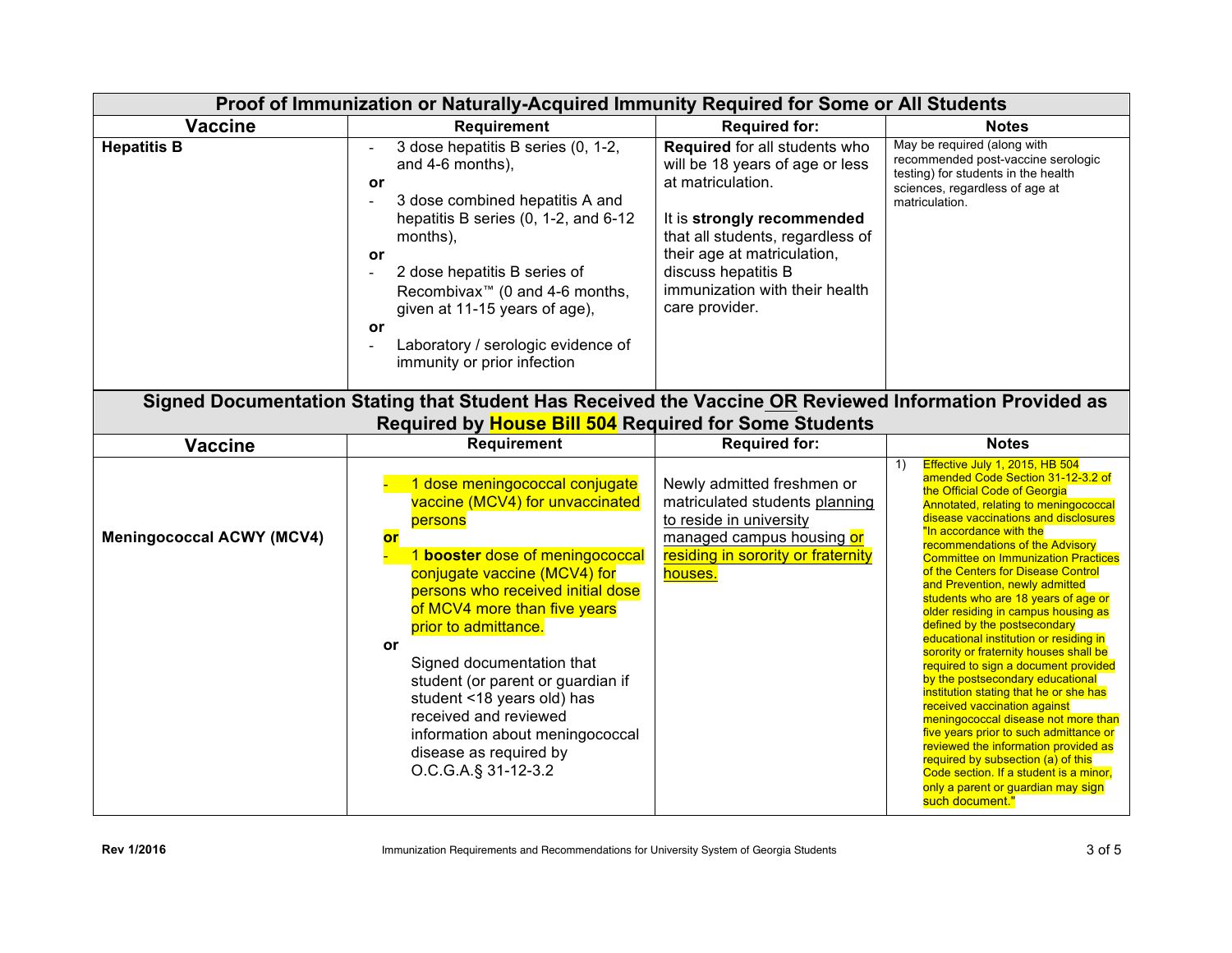| <b>Immunization Recommended for All Students</b> |                                                                                                                                                                                                                                                                                                                                                                                                                  |                                                                                                                                                                                                                                                                                       |  |  |
|--------------------------------------------------|------------------------------------------------------------------------------------------------------------------------------------------------------------------------------------------------------------------------------------------------------------------------------------------------------------------------------------------------------------------------------------------------------------------|---------------------------------------------------------------------------------------------------------------------------------------------------------------------------------------------------------------------------------------------------------------------------------------|--|--|
| <b>Vaccine</b>                                   | <b>Recommended Schedule</b>                                                                                                                                                                                                                                                                                                                                                                                      | <b>Notes</b>                                                                                                                                                                                                                                                                          |  |  |
| <b>Meningococcal B (Men B)</b>                   | 2 dose Men B series of Bexsero <sup>™</sup> (0 and 1-2 months),<br>or<br>3 dose Men B series of Trumenba™ (0, 1-2, and 6-12 months)                                                                                                                                                                                                                                                                              | <b>Consider for unvaccinated students</b><br>younger than 23 yrs                                                                                                                                                                                                                      |  |  |
| Influenza                                        | Annual vaccination at the start of influenza season (October -<br>March)                                                                                                                                                                                                                                                                                                                                         | Strongly recommended for students with<br>medical conditions such as diabetes,<br>asthma, or immunodeficiencies, as well as<br>for students residing in dormitories or other<br>group living situations or who are members<br>of athletic teams.                                      |  |  |
| <b>Human Papillomavirus (HPV)</b>                | 3 dose HPV series. Dose #2 given 4-8 wks after dose #1, and<br>dose #3 is given 6 mos after dose #1 (at least 10 wks after dose<br>#2).                                                                                                                                                                                                                                                                          | Strongly recommended for all<br>unvaccinated males and females through<br>age 26 yrs.                                                                                                                                                                                                 |  |  |
| <b>Hepatitis A</b>                               | 2 dose hepatitis A series (0 and 6-12 months),<br>or<br>3 dose combined hepatitis A and hepatitis B series (0, 1-2, and<br>$\blacksquare$<br>6-12 months)                                                                                                                                                                                                                                                        | Strongly recommended for: persons<br>traveling to countries where hepatitis A is<br>moderately or highly endemic, men who<br>have sex with men, users of injectable and<br>noninjectable drugs, persons with clotting-<br>factor disorders, and persons with chronic<br>liver disease |  |  |
| <b>Pneumococcal Polysaccharide</b>               | 1 dose for persons < 65 yrs if have chronic illness or other risk<br>factor including but not limited to: diabetes, asthma, asplenia,<br>sickle cell disease, cochlear implant recipient, HIV infection or<br>other immunocompromising condition<br>or<br>1 dose for unvaccinated persons > 65yrs                                                                                                                | Revaccination with pneumococcal<br>polysaccharide vaccine every 5 yrs after<br>persons is 65 yrs, is NOT recommended <sup>1</sup>                                                                                                                                                     |  |  |
| <b>Other Vaccines</b><br>$P_{21}$ , $10010$      | Other vaccines may be recommended for students with<br>L,<br>underlying medical conditions and students planning<br>international travel. Students meeting these criteria should<br>consult with their physicians or health clinic regarding additional<br>vaccine recommendations.<br>$\mathcal{A}$ . The contract of the contract of $\mathcal{A}$ , and $\mathcal{A}$ , and $\mathcal{A}$ , and $\mathcal{A}$ |                                                                                                                                                                                                                                                                                       |  |  |